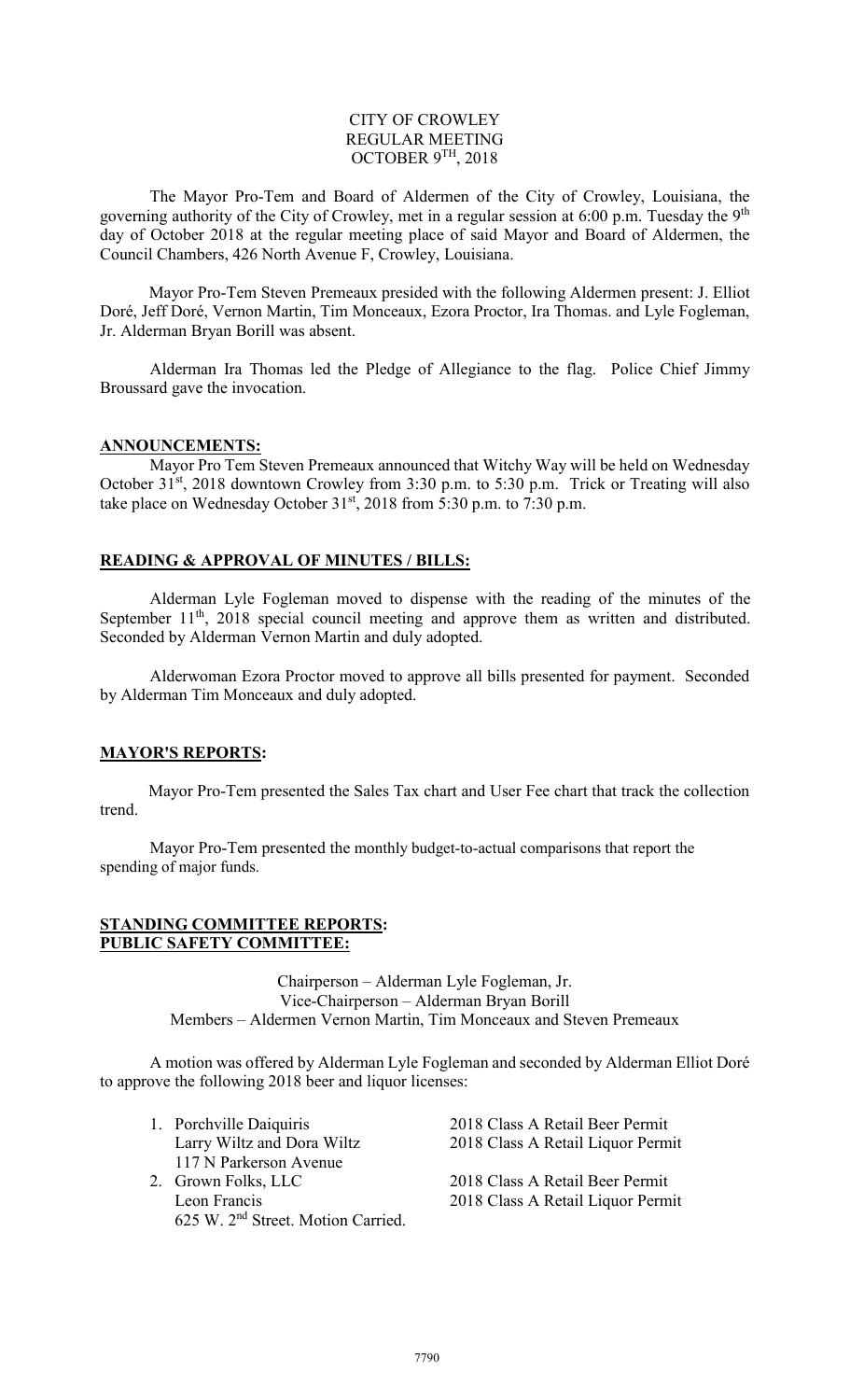A motion was offered by Alderman Lyle Fogleman and seconded by Alderman Tim Monceaux to approve the following 2019 beer and liquor license renewals:

|    | 1. Bayou Bend Golf Course     | 2019 Class A Retail Beer Permit    |
|----|-------------------------------|------------------------------------|
|    | Randy J. Nickel               | 2019 Class A Retail Liquor Permit  |
|    | 427 W.Hoyt                    |                                    |
| 2. | Tokyo Japan                   | 2019 Class A Retail Beer Permit    |
|    | Ming Chen                     | 2019 Class A Retail Liquor Permit  |
|    | 1823 N Parkerson Ave Ste D    |                                    |
| 3. | Chevron Food Mart #20         | 2019 Class B Package Beer Permit   |
|    | John Cody Gielen              | 2019 Class B Package Liquor Permit |
|    | 2600 Parkerson                |                                    |
|    | 4. Brinker Louisiana, Inc.    | 2019 Class A Retail Beer Permit    |
|    | DBA Chilis Bar & Grill        | 2019 Class A Retail Liquor Permit  |
|    | 827 Oddfellows Road           |                                    |
|    | 5. China Dragon Buffet        | 2019 Class A Retail Beer Permit    |
|    | Wen Zhou                      |                                    |
|    | 1703 Parkerson Avenue         |                                    |
|    | 6. Crawfish Nest & Market     | 2019 Class B Package Beer Permit   |
|    | <b>Tyler Robichaux</b>        | 2019 Class B Package Liquor Permit |
|    | 805 Second Street             |                                    |
|    |                               |                                    |
|    | 7. Martin's Tavern            | 2019 Class A Retail Beer Permit    |
|    | <b>Burnell Martin</b>         | 2019 Class A Retail Liquor Permit  |
|    | 102 Avenue F                  |                                    |
|    | 8. Reggie's Downtown, LLC     | 2019 Class A Retail Beer Permit    |
|    | Samuel J. Reggie, III         | 2019 Class A Retail Liquor Permit  |
|    | 218 Parkerson Avenue          |                                    |
|    | 9. Rhea Enterprise, Inc.      | 2019 Class B Package Beer Permit   |
|    | Road Runner 3                 | 2019 Class B Package Liquor Permit |
|    | 705 Eastern Avenue            |                                    |
|    | 10. Shop Rite $#1$            | 2019 Class Package Beer Permit     |
|    | John Cody Gielen              |                                    |
|    | 525 Parkerson Avenue          |                                    |
|    | 11. Shop Rite #72             | 2019 Class B Package Beer Permit   |
|    | John Cody Gielen              | 2019 Class B Package Liquor Permit |
|    | Parkerson Avenue              |                                    |
|    | 12. Super 1 Foods $#639$      | 2019 Class B Package Beer Permit   |
|    | <b>AFI</b> Management         | 2019 Class B Package Liquor Permit |
|    | 2004 Parkerson Avenue         |                                    |
|    | 13. Tobacco Plus #14          | 2019 Class B Package Beer Permit   |
|    | John Cody Gielen              | 2019 Class B Package Liquor Permit |
|    | 1563 Parkerson Avenue         |                                    |
|    | 14. Corner Store #378         | 2019 Class B Package Beer Permit   |
|    | Evan Smith                    | 2019 Class B Package Liquor Permit |
|    | 1764 Parkerson Avenue         |                                    |
|    | 15. Geaux Cup                 | 2019 Class A Retail Beer Permit    |
|    | 119033 Crowley Eunice Highway | 2019 Class A Retail Liquor Permit. |
|    | <b>Motion Carried</b>         |                                    |
|    |                               |                                    |
|    |                               |                                    |

Chairperson – Alderman Ira Thomas Vice-Chairperson – Alderman Vernon Martin Members – Aldermen Bryan Borill, J. Elliot Doré and Steven Premeaux

**ZONING & ANNEXATION COMMITTEE:**

A motion was made by Alderman Ira Thomas and seconded by Alderwoman Ezora Proctor to approve the Planning Commission's favorable recommendation for a Preliminary Plat Approval of a re-subdivide for Dixie Field Property, LLC described as Lot 5 located in Section 43, T9s-RIE, Acadia Parish, Louisiana. Motion carried.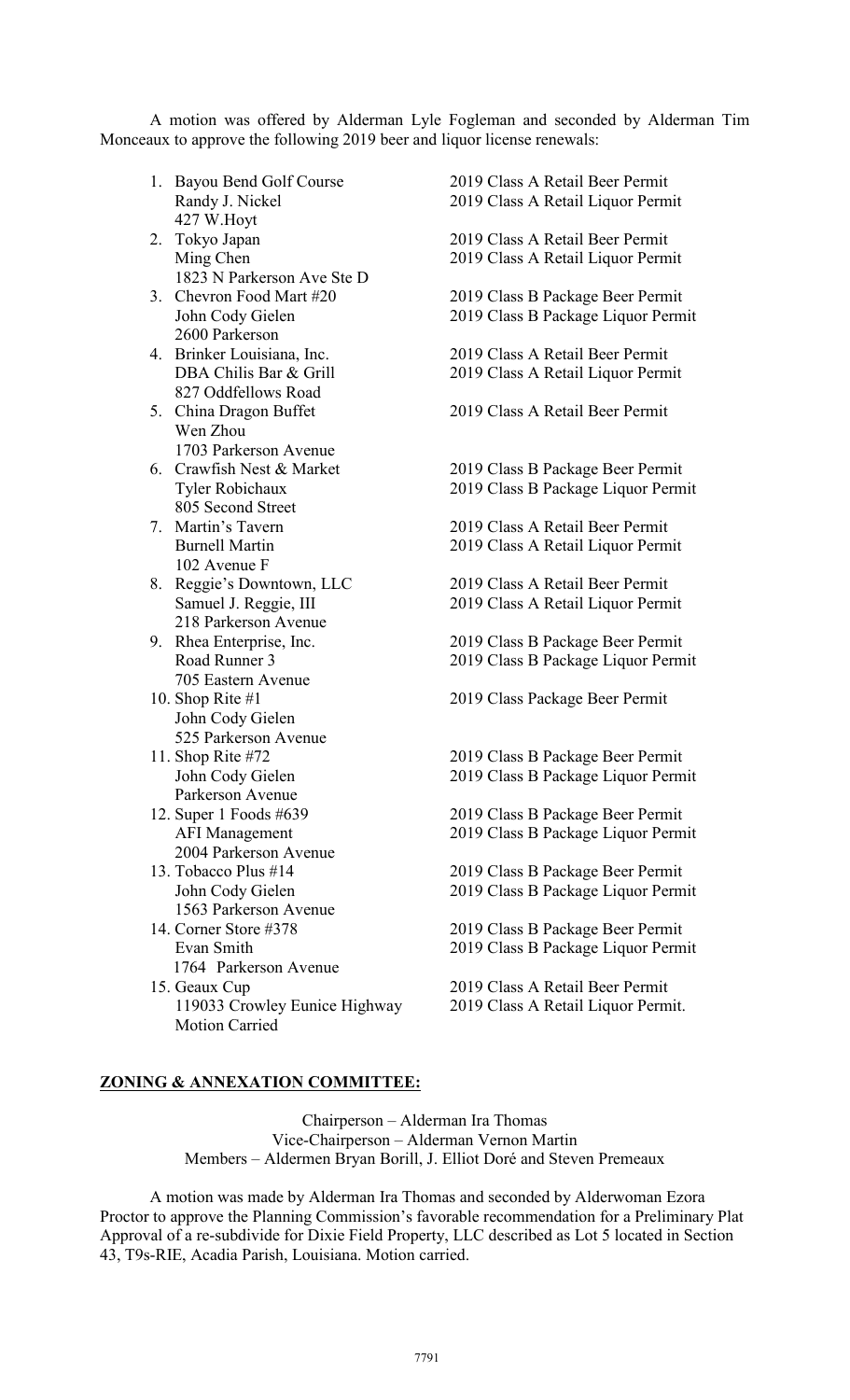A motion was made by Alderman Ira Thomas and seconded by Elliot Doré to accept the Planning Commission's unfavorable recommendation for a conditional use of to the property described as Lots 3-4 & S ½ Lot 5 Blk 51 S.C. more formally known as 1019 ½ South Parkerson Avenue.

A motion was made to amend the motion was made by Alderman Ira Thomas and seconded by Alderman Vernon Martin to deny the conditional use of the property described as Lots 3-4 & S  $\frac{1}{2}$  Lot 5 Blk 51 S. C. more formally known as 1019  $\frac{1}{2}$  South Parkerson Avenue. Motion carried.

A motion was made by Alderman Ira Thomas and seconded by Tim Monceaux to rescind the occupational license for the business named Wil's Used Auto Repair issued as a Motor Vehicle Dealer due to denial of the conditional use for the location of 1019 ½ South Parkerson Avenue.

A motion was made by Alderman Ira Thomas and seconded by Alderman Lyle Fogleman to approve the Planning Commission's favorable recommendation for a conditional use for a Brewery/Distillery for property described as Lots 5-6 & N 100' of W 40" of Lot 7 Blk 36 Original Crowley more formally known as 218 North Parkerson Avenue. Motion carried.

A motion was made by Alderman Ira Thomas and seconded by Alderwoman Ezora Proctor to authorize the City Attorney to update to the beer and liquor ordinance and to encompass Brewery/Distilleries requirements.

#### **RESOLUTIONS:**

The following resolution was offered by Alderman Lyle Fogleman and seconded by Alderman Elliot Doré, and duly resolved and adopted.

## RESOLUTION OF THE MAYOR AND BOARD OF ALDERMEN OF THE CITY OF CROWLEY, ACADIA PARISH, LOUISIANA, ORDERING AND ISSUING A RULE TO SHOW CAUSE FOR CONDEMNATION OF PROPERTY.

WHEREAS, the City Inspector has notified the Mayor and Board of Aldermen of a violation(s) of the Building and Safety Codes of the City of Crowley; and

WHEREAS, Notice of Violations has been issued to the property owner, Wayland Hebert, by the City Inspector's office dated July 12, 2018, via Certified Mail Return Receipt No. 70161970000043268704 for repairs and/or demolition to be made of the improvements situated on Lot 10 of Block 82 (Lot -400) (Imp – 1340 B4-1117) (Lot Size: 50x150) of the City of Crowley bearing a municipal address of  $517 \text{ W } 15^{\text{th}}$  Street, Crowley, Louisiana, which notice was received and signed for by Nora Hebert on July 17, 2018; and

WHEREAS, no action has been taken and the City Inspector has requested a public hearing for the condemnation of the said property;

NOW THEREFORE BE IT RESOLVED by the Mayor and Board of Aldermen of the City of Crowley, Acadia Parish, Louisiana, in regular session duly convened that the Notice of Rule to Show Cause should be issued to Wayland Hebert for a public hearing to show cause why the improvements on the property situated on Lot 10 of Block 82 (Lot -400) (Imp – 1340 B4-1117) (Lot Size:  $50x150$ ) of the City of Crowley bearing a municipal address of  $517 \text{ W } 15^{\text{th}}$  Street, Crowley, Louisiana, should not be condemned, to be held by the Mayor and Board of Aldermen on the 13th day of November, 2018, in regular session at 6:00 o'clock p.m. and that said notice be properly recorded and served upon the property owner pursuant to law;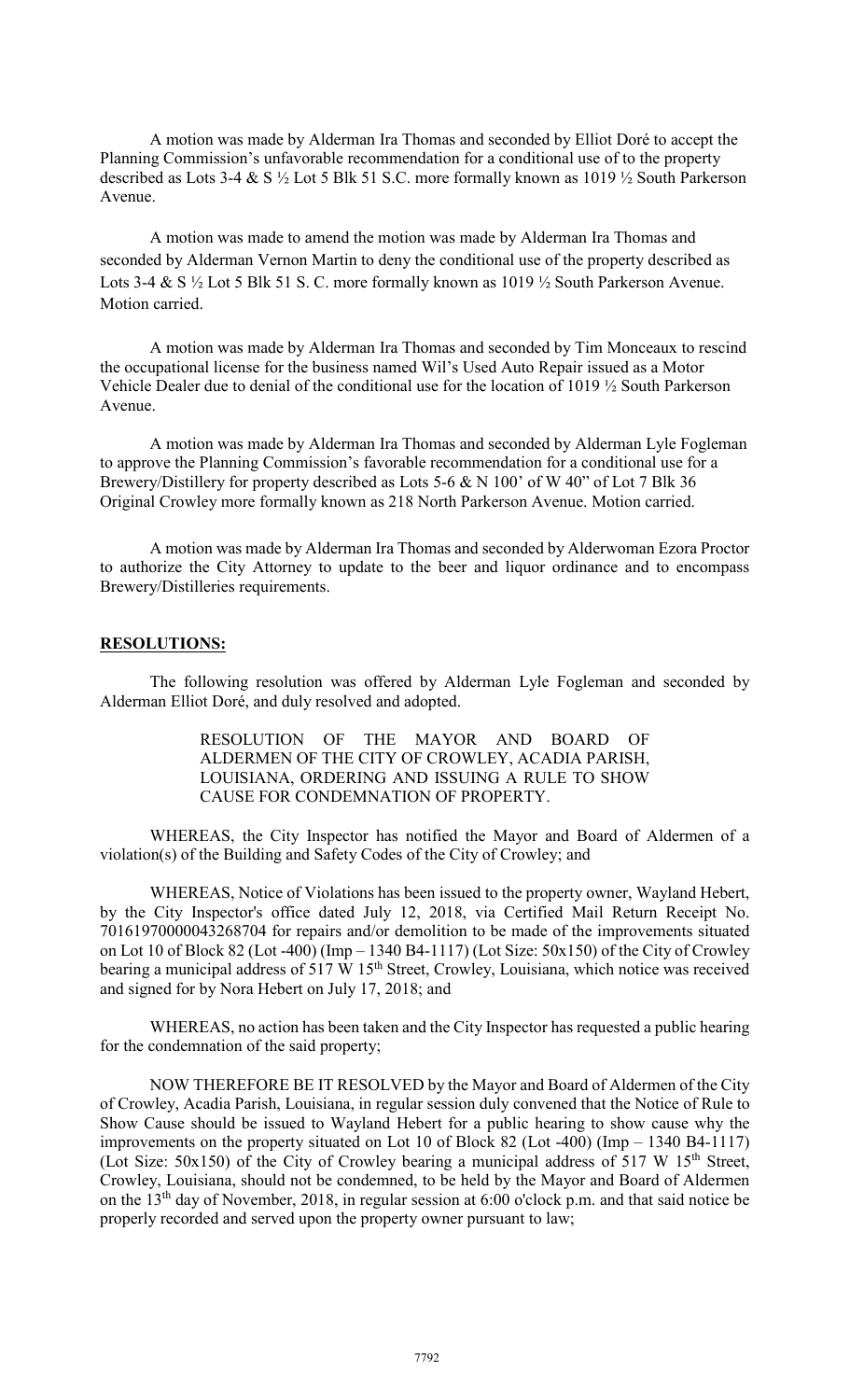THUS DONE AND ADOPTED in regular session duly convened on the 9<sup>th</sup> day of October, 2018, at Crowley, Acadia Parish, Louisiana, at which a quorum was present and acting throughout.

> $\mathcal{L}_\mathcal{L}$  , which is a set of the set of the set of the set of the set of the set of the set of the set of the set of the set of the set of the set of the set of the set of the set of the set of the set of the set of STEVEN PRIMEAUX, Mayor Pro-Temp

ATTEST:

ERIN S. CRADEUR, City Clerk

\_\_\_\_\_\_\_\_\_\_\_\_\_\_\_\_\_\_\_\_\_\_\_\_\_\_\_\_\_\_\_\_\_\_\_

The following resolution was offered by Alderman Lyle Fogleman and seconded by Alderwoman Ezora Proctor, and duly resolved and adopted.

> A RESOLUTION OF THE MAYOR AND BOARD OF ALDERMEN OF THE CITY OF CROWLEY, ACADIA PARISH, LOUISIANA, AUTHORIZING A LEASE TO THE SMILE COMMUNITY ACTION AGENCY FOR OFFICE SPACE IN THE CROWLEY ENTERPRISE CENTER LOCATED AT 11 NORTH PARKERSON AVENUE, CROWLEY, LOUISIANA; TO PROVIDE FOR THE TERMS AND CONDITIONS THEREOF; AND TO PROVIDE FOR ALL MATTERS RELATIVE THERETO.

WHEREAS, the "SMILE Community Action Agency" is a participant in the Local Work Force Investment program known as the "Louisiana One Stop Program" and has been a lessee in the Crowley Enterprise Center located at 11 North Parkerson Avenue, Crowley, Louisiana; and

WHEREAS, the "SMILE Community Action Agency" is funded by annual appropriations from the State of Louisiana and the United States of America to provide assistance to low and moderate income individuals and to improve employment opportunities, education and other public services; and

WHEREAS, the "SMILE Community Action Agency" has requested to lease office space in the City Enterprise Center of approximately 300 square feet; and

WHEREAS, in consideration of those services and the continuing needs for those services by the SMILE Community Action Agency Lease, the Mayor and Board of Aldermen find it appropriate to grant the request and authorize the lease under the terms and conditions contained therein.

NOW THEREFORE BE IT RESOLVED by the Mayor and Board of Aldermen of the City of Crowley, Acadia Parish, Louisiana, in regular session duly convened that they do hereby authorize, empower and direct the Honorable Greg A. Jones, Mayor of the City of Crowley, to execute a lease to the SMILE Community Action Agency of approximately 300 square feet office space in the Crowley Enterprise Center located at 11 North Parkerson Avenue, Crowley, Louisiana, for use as office space by the SMILE Community Action Agency, the said lease to include the following terms and conditions, to-wit:

- 1. A term of one year effective on the  $15<sup>th</sup>$  day of October, 2018 and ending on the  $15<sup>th</sup>$  day of October, 2019;
- 2. Monthly payments in the amount of \$400.00;
- 3. A non-appropriation clause in favor of the lessee;
- 4. Lease shall be terminated by either with a thirty (30) day written notice.

BE IT FURTHER RESOLVED that the Honorable Greg A. Jones, Mayor, be and he is hereby authorized, empowered and directed to execute any and all necessary documents and certifications in connection with the said transaction as may be meet and proper in the premises.